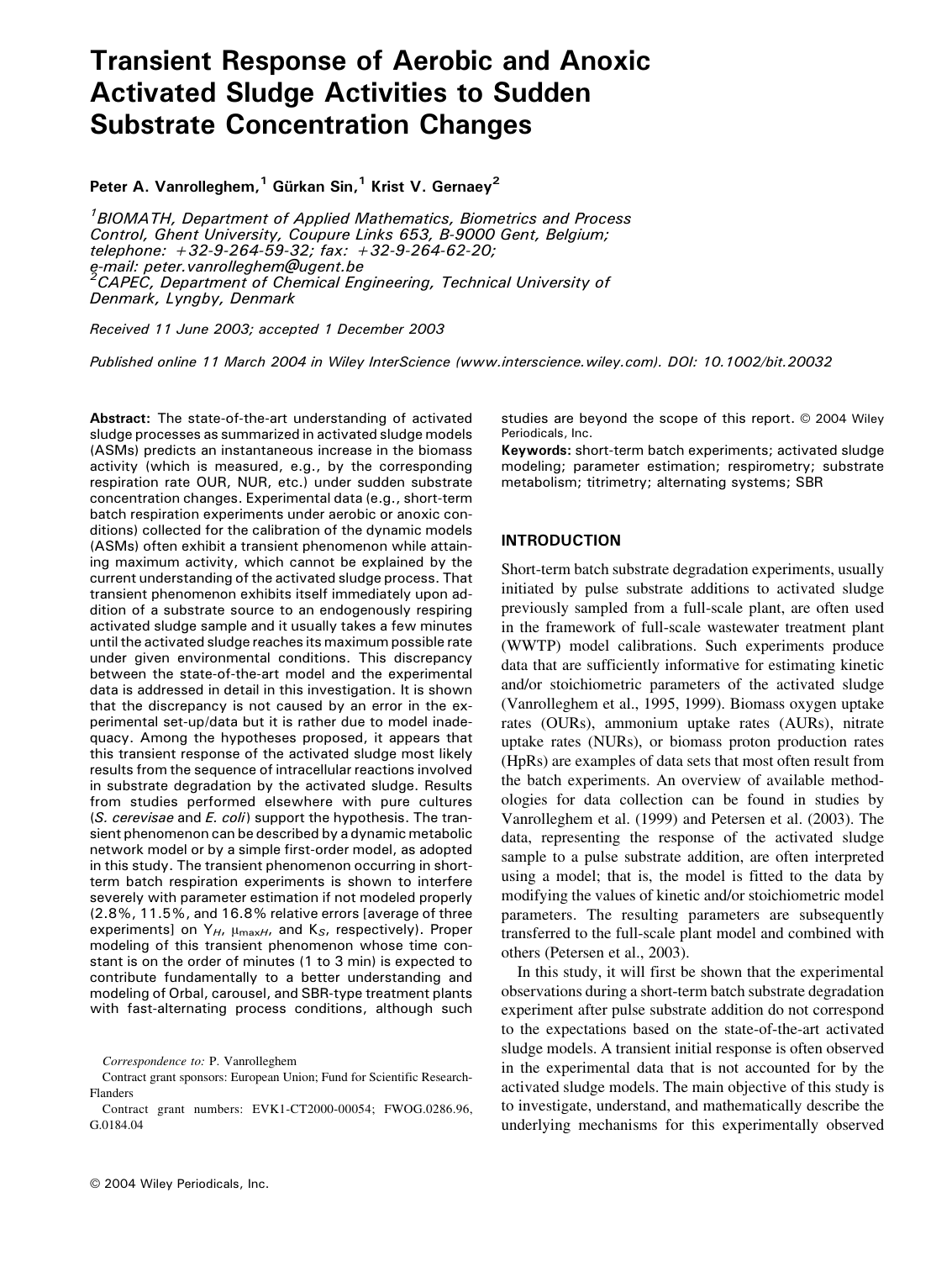transient response, because it bears a major limitation regarding the applicability of short-term batch experiments with activated sludge in dynamic model calibration procedures. After describing the nature of the observed phenomena, several hypotheses are formulated to explain the experimental observations. In view of the experimental results, the importance of proper understanding and modeling of the dynamic transient response phenomenon will be highlighted not only for interpretation of the short-term calibration experiments but also for modeling the fullscale WWTP.

# PROBLEM STATEMENT

Note that, throughout this study, the term ''batch experiment'' is used to indicate short-term (e.g., between 15 and 60 min) batch substrate degradation experiments with activated sludge following a pulse substrate addition. The stateof-the-art activated sludge models and typical experimental data obtained from batch experiments are introduced. The problem statement originates from the discrepancies of these models with the data.

## Expected Activated Sludge Response to Sudden Concentration Changes: State-of-the-Art Description

Simulation of full-scale WWTPs as well as interpretation of experimental results from batch experiments is based on state-of-the-art understanding of activated sludge behavior, which is summarized in ASMs (Henze et al., 2000). For a batch experiment with a pulse substrate addition, the models (Table I) predict an instantaneous increase in the biomass activity (Fig. 1). The activated sludge is in endogenous state at  $t = 0$  and, according to the model, the biomass reacts to pulse substrate addition with an immediate increase in the OUR to a maximum level of 0.83 mg  $O<sub>2</sub>/L$  min, indicating that the substrate is immediately metabolized at the maximum rate.

## Experimental Observation of Activated Sludge Response to Sudden Concentration Changes: Reality

A clear discrepancy between model predictions (Fig. 1) and the experimental response obtained in a batch experiment can be observed during the first minutes of the experiment. Indeed, the OUR in Figure 2 shows a clear transient response after pulse acetate addition. Note that the transient response to a pulse substrate addition can be observed only on the



Figure 1. Simulation of activated sludge response to a pulse addition of readily biodegradable substrate in a batch reactor based on ASM1 (Henze et al., 2000). The following parameters were used in the simulation:  $S_S(0) = 50$  mg COD/L;  $Y_H = 0.67$  mg COD/mg COD,  $\mu_{\text{max}} = Y_H = 1.5$  mg COD/L  $\cdot$  min,  $K_S = 1$  mg COD/L, and  $b_H = 0.00015$  1/min.

condition that the data acquisition frequency is on the order of seconds. According to Orhon et al. (1995), for example, an OUR sampling interval of 10 min did not allow observation of the transient phenomenon in the OUR profiles, although a similar experimental design was used as for the experiment in Figure 2.

## Discrepancy Between Model and Data Is a More General Phenomenon

The observation of the transient response during batch experiments is not limited to the data presented in this study. In many cases, published data show similar phenomena (Ficara et al., 2000; Kong et al., 1996; Ning et al., 2000; Spanjers and Vanrolleghem, 1995; Spérandio and Paul, 1997; Strotmann et al., 1999). In these studies, however, the transient phenomenon did not receive any attention and was neglected during interpretation of the data. In some studies, the investigators(s) apparently preferred to present only that particular part of the OUR data that can be explained with Monod kinetics (e.g., Vanrolleghem et al., 1995), whereas the initial part of the data, including the transient phenomenon, was not shown.

Observations of the transient phenomenon are not limited to heterotrophic substrate degradation processes under aerobic conditions. The transient response was also observed for respirometric experiments with nitrifying biomass (Ficara et al., 2000; Gernaey et al., 2001; Spanjers and Vanrolle-

Table I. Matrix representation of the mathematical model used to interpret respirometric data resulting from pulse addition of substrate to an endogenously respiring activated sludge sample.

| Process                   | 1. S <sub>s</sub> | 2. $S_{\Omega}$ | 3. S <sub>NH</sub>        | 4. $X4$ | 5. $X_H$ | Process rate                                                 |
|---------------------------|-------------------|-----------------|---------------------------|---------|----------|--------------------------------------------------------------|
| 1. Growth of heterotrophs | $Y_H$             | $1-Y_H$         | $-i_{XB}$                 |         |          | $\mu_{maxH}(1-e^{-t/\tau_H})\frac{S_S}{S_S+K_S}X_H$          |
| 2. Growth of nitrifiers   |                   | $4.57 - Y_A$    | $-i_{XB} - \frac{1}{Y_A}$ |         |          | $\mu_{maxA}(1-e^{-t/\tau_A})\frac{S_{NH}}{S_{NH}+K_{NH}}X_A$ |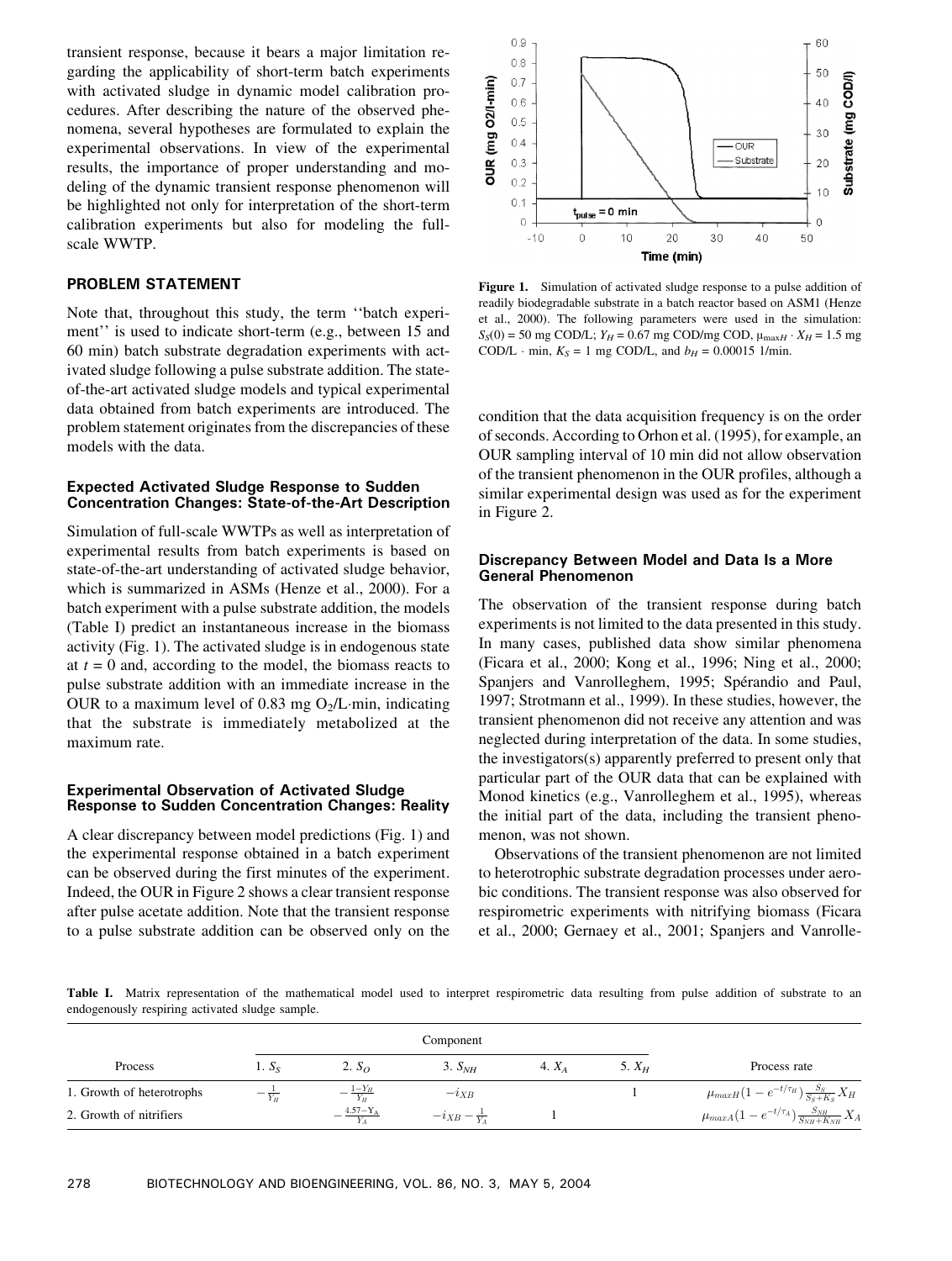

Figure 2. Typical activated sludge response to acetate addition (30.32 mg) COD/L acetate) in batch experiments. The maximum OUR is reached after a transient period.

ghem, 1995). Furthermore, Sin et al. (2003) observed the transient phenomenon for anoxic experiments with heterotrophic biomass.

Observing the transient phenomenon is not limited to OUR data based on dissolved oxygen electrodes. OUR data can also be extracted from off-gas oxygen measurements. Pratt et al. (2002) argued that the transient phenomenon in their data might be due to the lag time of the off-gas measurement system, but did not test this hypothesis in detail. A transient phenomenon was also present in the OUR profiles reported by Tusseau-Vuillemin et al. (2002), who measured the OUR using two different respirometric methods: titrimetric addition of  $H_2O_2$  vs. aeration in batch reactors. Again, no assessment of the behavior was conducted.

The examples suggest that the transient phenomenon occurs in every experiment with pulse substrate additions to activated sludge. The measurement frequency during respirometric measurements is very important, because the transient phenomenon is fast, with a time constant on the order of 1 to 3 min. Thus, although it is expected that the ransient response occurs in most respirometric assays, it can only be detected in set-ups with a sufficiently high measurement frequency.

## MATERIALS AND METHODS

Most of the data presented in this study were obtained using the RODTOX sensor (Vanrolleghem et al., 1994). The RODTOX (Kelma bvba, Niel, Belgium) is a batch respirometer. The reactor vessel, filled with 10 L of activated sludge, is constantly aerated, stirred, and thermostatted. In the cover of the bioreactor, dissolved oxygen (DO) and pH probes are installed. Two different types of Endress and Hauser DO electrodes (Conducta 905 and Conducta 905 S) were used during the investigation.

Some data were obtained with the combined respirometric –titrimetric sensor (Gernaey et al., 2001), which allows measurement of combined OUR and HpR data. Data sets under anoxic conditions were collected using the integrated sensor of Sin et al. (2003), which allows measurement of combined NUR and HpR data. An explanation of the operating principles of these sensors is not essential for the present investigation. Basically, both sensors allow for acquisition of data similar to those of the RODTOX sensor.

Simulations were performed using WEST (Hemmis NV, Kortrijk, Belgium), dedicated software for WWTP modeling (Vanhooren et al., 2003). The mathematical model is based on the ASM1 model structure (Henze et al., 2000), unless explicitly specified otherwise.

# RESULTS

The experimental set-up, a physicochemical phenomenon, or an insufficient description of the biological response with the model used for interpretation of the experimental data could all be reasons for the observed discrepancy between model predictions (Fig. 1) and experimental observations obtained from batch experiments (Fig. 2). In what follows, we attempt to ascertain whether the observed discrepancy is due to an error or misinterpretation of the experimental data, a physicochemical phenomenon, or a modeling error.

#### Analysis of Experimental Set-Up and Data

The following properties of the experimental set-up may contribute significantly to the observed transient phenomenon (Fig. 2): (a) the dynamics of the DO electrodes; or (b) the mixing characteristics of the experimental set-up. Each of these hypothetical explanations of the transient is assessed within the framework of its potential contribution to the observed discrepancy between model predictions and experimental data.

## Dynamics of the Dissolved Oxygen Electrode

The dynamics of DO electrodes have been described most often as a first-order process with time constants of between 5 and 100 seconds (Lee and Tsao, 1979). Knowing the DO electrode model [Eq. (1)] and its experimentally determined parameter,  $\tau$ , the actual DO concentration,  $S_O$ , can be retrieved from the electrode output, E:

$$
\frac{dE}{dt} = \frac{1}{\tau} (S_O - E) \tag{1}
$$

where  $S_O$  is the true DO concentration in the liquid phase (mg  $O<sub>2</sub>/L$ ), E is the DO concentration measured by the DO electrode, and  $\tau$  is the experimentally determined firstorder time constant of the DO electrode. Up-step responses of the DO electrode have been recorded by applying an experimental approach (Philichi and Stenstrom, 1989). The down-step response of the DO electrodes was measured in the same set-up, but this time the electrode was removed from the reactor containing water saturated with oxygen and inserted into deoxygenated water. Figure 3A shows the response (both up-step and down-step) for the Conducta 905 electrode. Because both  $S_O$  and E are known in the experiment, the data allow determination of the first-order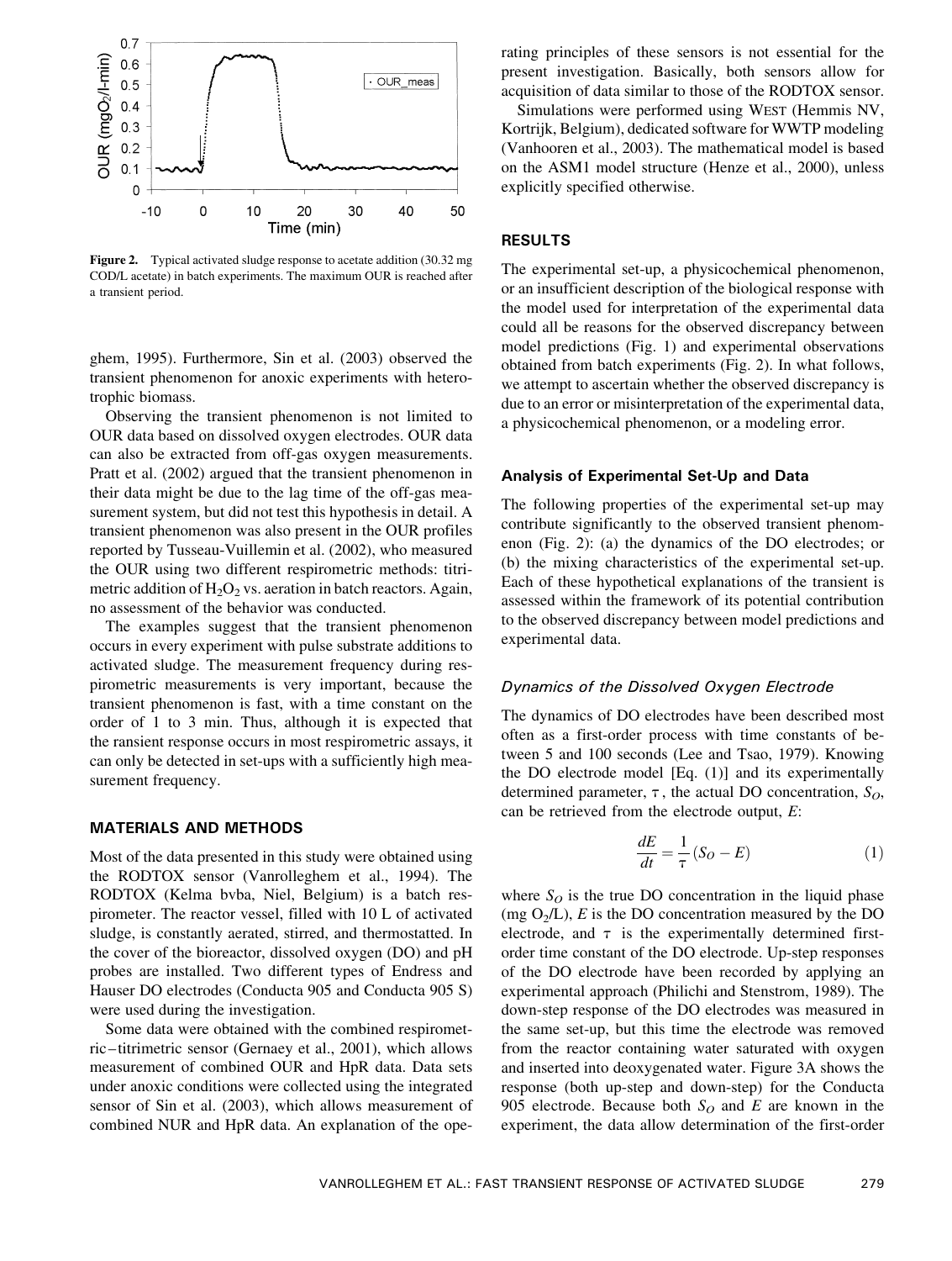

Figure 3. Typical up- and down-step responses of DO electrodes (Conducta 905, E+H) (A) Comparison of OUR corrected (solid line) and OUR\_raw not corrected (dashed line) for the response time constant of the DO probe dynamics (B).

time constant,  $\tau$  [see Eq. (1)]. For the Conducta 905 electrode, the value of  $\tau$  was 55 s, whereas for the Conducta 905 S it was 12.5 s.

It is apparent that the time constant of DO electrodes has to be taken into account to appropriately model the dynamics of batch experiments. In addition, attention must be paid to noise elimination (Sin et al., 2003), because taking derivatives during the OUR calculation enhances the effect of noise. Applying this probe model [Eq. (1)], it was found that the electrode dynamics could only partially explain the transient phenomenon (see Fig. 3B). Yet, it is important to stress that the DO probe dynamics should be taken into account properly [e.g., by applying Eq. (1)] while calculating the OUR in any experimental set-up. In this study, the OUR values were always corrected for the response time of the DO probes.

# Mixing Characteristics in Batch Reactors (Verification of CSTR Assumption)

The transient phenomenon in the data (Fig. 2) could be the consequence of insufficient mixing. A colorimetric method was used to evaluate the mixing characteristics of the reactor vessel. Phenolphthalein was added to the RODTOX vessel filled with 10 L of water. Addition of an excess base causes the color of the phenolphthalein to immediately

change from colorless to violet. Samples were taken automatically every 2 s in the reactor at a location close to the DO electrode. The color intensity was analyzed using spectrophotometry. Two series of mixing experiments were performed: one series with stirring and aeration on (aeration intensity 15 L/min), and another series with stirring but no aeration (Fig. 4). The degree of mixing,  $m$ , is used in this study to quantitatively describe the tracer experiments (Nielsen et al., 2003):

$$
m = \frac{s(t) - s(0)}{s_{\infty} - s(0)}
$$
 (2)

where  $s(t)$  is the concentration of the tracer at time t (in this case it is the phenolphthalein concentration measured indirectly as color intensity),  $s(0)$  is the initial concentration of the tracer, and  $s_{\infty}$  is the concentration as time approaches infinity where  $m$  becomes 1. The mixing time,  $t_m$ , is defined as the time needed to reach a value of  $m = 95\%$ . The mixing time is about 10 s in the case of stirring only. With aeration the mixing is very fast, as the sample taken after 2 s already shows the final concentration. Hence, it can be concluded that mixing of the substrate injected in the aerated batch reactor occurred significantly faster than the transient phenomenon observed in the experimental data. Thus, improper mixing does not contribute significantly to the transient phenomenon.

# Physicochemical Phenomena: Diffusion of Substrate Into Activated Sludge Flocs

Activated sludge grows in flocs. The flocs are simply clumps of bacteria that stick together (e.g., due to the presence of significant amounts of exopolymers). Diffusion phenomena around the activated sludge flocs might be a determining factor in the transient phenomenon. This hypothesis can be qualitatively described as follows: Just before pulse substrate addition, the sludge flocs can be assumed fully penetrated with oxygen and lacking substrate. When a substrate pulse is added to the bulk liquid, substrate diffuses into the



Figure 4. Absorption intensity measured at the position of the DO electrode for a mixing experiment with stirring only, and an experiment with stirring and aeration.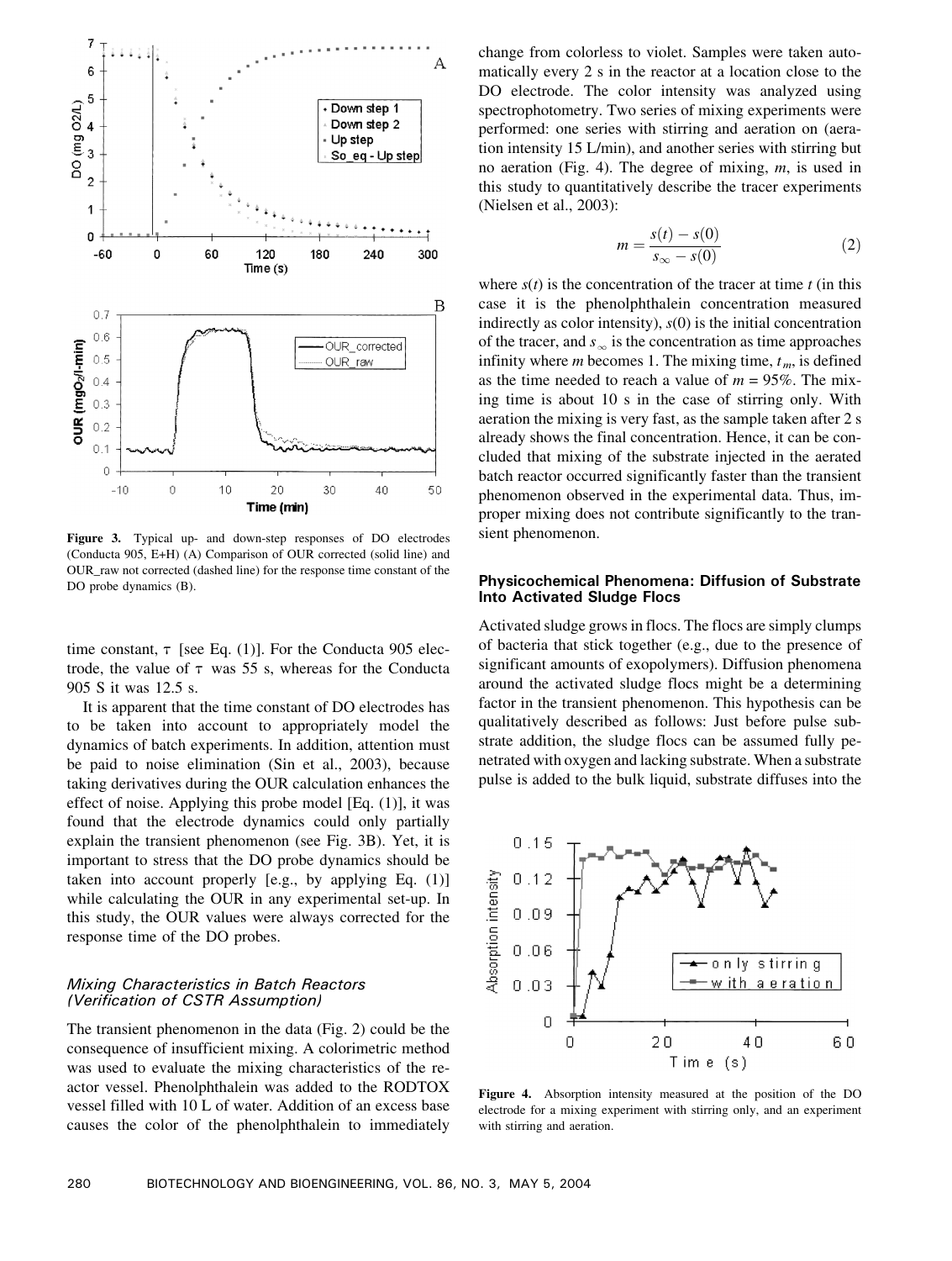activated sludge flocs where aerobic microorganisms oxidize it, thereby consuming a significant amount of oxygen. This induces a difference in oxygen concentration between the flocs and the bulk liquid phase, and oxygen diffuses from the bulk liquid phase into the flocs. Finally, the decrease in oxygen concentration in the bulk is measured by the DO electrode. This would mean that the respirometric response to a pulse substrate addition may be influenced by diffusion limitations of either substrate or oxygen, or both.

To evaluate diffusion limitations, the following empirical approach was employed. An experiment was set up in which the respiration response of a single, nonflocculating Pseudomonas culture was compared with the response of an activated sludge sample. In the Pseudomonas culture, no diffusion limitations for substrate or oxygen can exist as the cells do not flocculate. Addition of an acetate pulse to the Pseudomonas culture resulted in the respirogram shown in Figure 5. The time between substrate addition and measurement of the maximum OUR was still 3 to 4 min. It can be concluded that the hypothesis of diffusion limitation in the sludge flocs cannot adequately explain the transient behavior observed in microbial cultures following pulse substrate addition. The behavior appears to be a characteristic of the bacterial cell.

The experiment with the Pseudomonas culture showed that the transient phenomenon could not be explained by transport limitations in the flocs. In support of this result, Li and Ganczarczyk (1992) stated that sludge flocs may be permeable, depending on their size and the plant operating conditions. They also suggested that advective transport through channels in the sludge flocs could be the main mass transfer mechanism, which could explain the absence of transport limitations in the flocs.

#### Summary: Evaluation of the Hypotheses

The three hypotheses just given offer only a partial explanation of the observed discrepancy between model predictions and the experimental data. Thus, the hypothesis that the experimental set-up or that physicochemical phenomena cause the discrepancy has to be rejected in favor of the



Figure 5. OUR profile (where endogenous OUR level was subtracted from the original OUR data) for a pulse addition of acetate to a Pseudomonas aeruginosa culture at  $t = 0$ .

alternative hypothesis: The discrepancy is caused to a large extent by a modeling error. A final argument to support the thesis that the transient phenomenon is not due to the experimental set-up used in our work is that the transient response phenomenon has also been observed in many different experimental set-ups, as indicated in the aforementioned literature survey.

# Empirical Modeling of Transient Response of Activated Sludge in Batch Experiments

#### First-Order Model

The observed transient phenomenon can be modeled in a very simple but appropriate way by means of the following first-order model of the observed growth rate:

$$
\mu_{obs} = Trans \cdot \mu \tag{3}
$$

$$
Trans = (1 - e^{-t/\tau}) \tag{4}
$$

where *Trans* is the transient term associated with the firstorder model (dimensionless),  $\tau$  is the first-order time constant (T), t is time (T),  $\mu_{obs}$  is the observed specific growth rate of the activated sludge  $(T^{-1})$ , and  $\mu$  is the maximum specific growth rate of the activated sludge  $(T^{-1})$ .

This first-order approach was used by Vanrolleghem and co-workers as early as 1992 (De Schryver, 1992). Since then, the first-order model has been commonly mentioned and used by the same group in studies dealing with various applications of respirometric batch experiments (Gernaey et al., 2001, 2002a, 2002b; Sin et al., 2003; Vanrolleghem and Spanjers, 1998; Vanrolleghem et al., 1998). Quite recently, Guisasola et al. (2003) independently adopted the first-order model, but still without providing a plausible explanation of the observed transient phenomenon.

The concept of the empirical model is illustrated in Figure 6. The Monod-based model prediction of the OUR is



Figure 6. A typical simulated OUR profile in batch experiments using Monod kinetics (refer to Fig. 1 for simulation conditions) (A). The simulated first-order model transient for  $\tau = 1$  min (B). Simulated OUR obtained by multiplying the OUR based on Monod kinetics with the firstorder model, resembling the experimental observations (see Fig. 2) (C).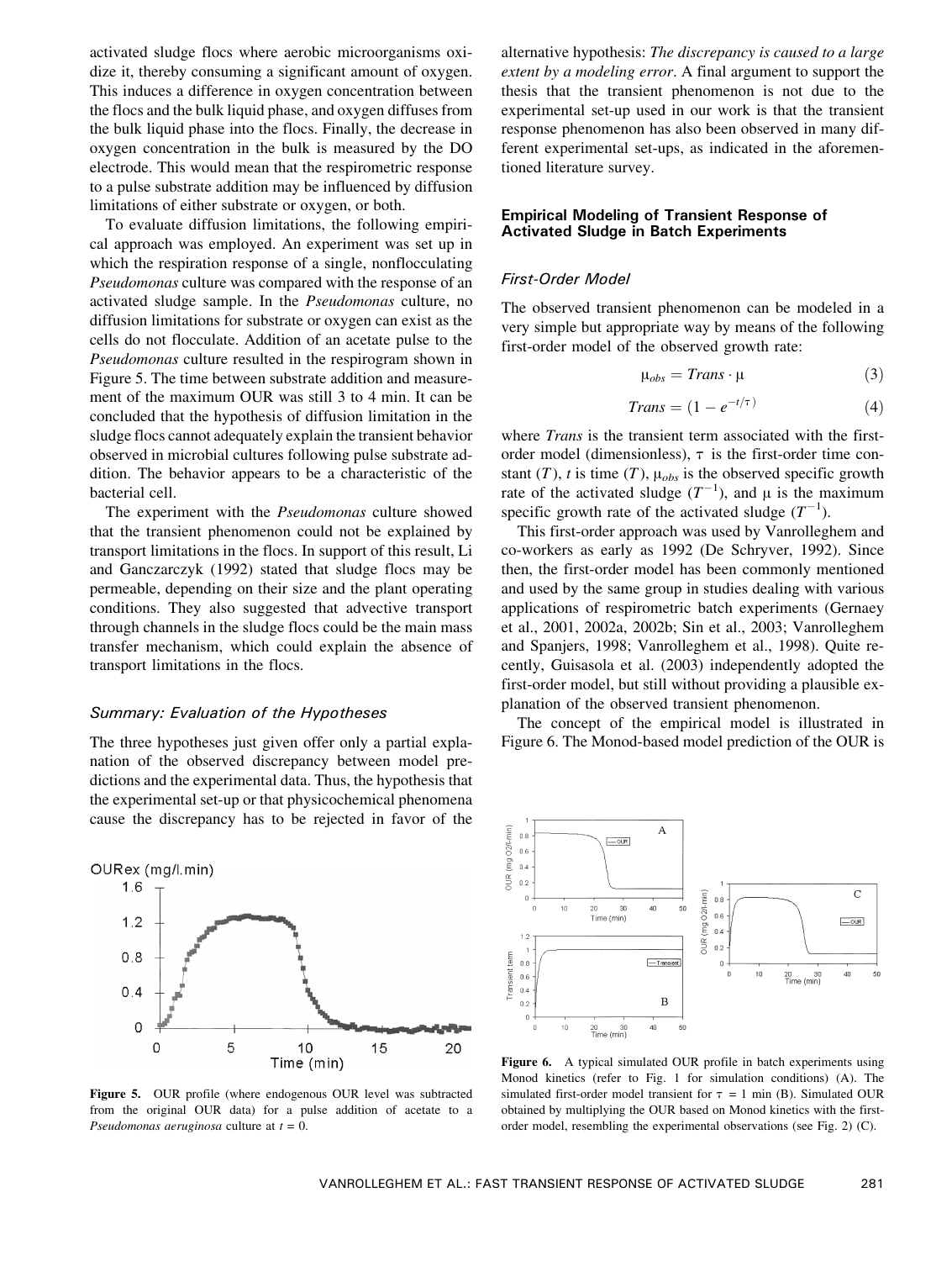given in Figure 6A, whereas the first-order model of Eq. (3) was simulated for a time constant of 1 min (Fig. 6B). The transient response observed in experimental OUR data can be reproduced almost perfectly by multiplying the Monod model prediction with the first-order model. It is obvious that employing this rather simple empirical approach is only one of possible solutions for modeling batch experiments.

It should be noted that this approach implies that there is not only a transient in OUR but also in the substrate uptake. This is because, from a modeling point of view, the substrate and oxygen uptake are both directly linked to the growth process in ASM1-like models (Henze et al., 2000). This is addressed in what follows.

# Application of First-Order Model to Experimental Data

The empirical first-order model of Eqs. (3) and (4) is applied to experimental data sets. The mathematical model that incorporates the first-order response model is presented in a compact matrix format in Table I (see Henze et al. [2000] for detailed information).

# Batch Experiments With Aerobic Activated Sludge (Heterotrophs)

A typical response of an activated sludge culture to a pulse addition of carbon source (here acetate) is shown in Figure 7. The biomass OUR reaches its maximum level after a transient phenomenon. A discussion of the titrimetric data shown in this figure will follow. As shown in Figure 7, the first-order model describes the transient response occurring in the OUR profiles sufficiently well. In general, the first-order time constants observed with aerobic heterotrophs seemed to change with the different activated sludge samples (Table II).

# Batch Experiments With Aerobic Nitrifiers

The transient phenomenon was also observed in batch experiments with ammonium pulse additions for the kinetic



Figure 7. The response of aerobic heterotrophs to a pulse addition of (49.72 mg COD/L) acetate. Model fits to the OUR and Hp (titrimetric data) are also shown (Gernaey et al., 2002b).

characterization of nitrifying biomass (Fig. 8). Similar to the heterotrophic bacteria, the OUR of the nitrifiers reaches a maximum OUR after a transient response. A prolonged transient is observed with nitrifiers subjected to 1-day famine (aerobic endogenous respiration) conditions as demonstrated with the open square-marked OUR in the same figure. This change in the time constant might be resulting from physiological adjustments of the nitrifiers in response to changing environmental conditions (i.e., enzyme activity level, protein synthesis level, etc.). This hypothesis is discussed in what follows.

# Bias Induced in Biodegradation Parameters by Neglecting the Transient Phenomenon

The bias induced in parameters estimated from respirograms obtained by not properly accounting for the transient phenomenon is illustrated for the two experiments taken from Vanrolleghem et al. (1995) (Fig. 9), and for one experiment performed specifically for this study (see Table III).

Table II. Estimates of first order time constants and substrate affinity constants for various activated sludge activities  $(S_{NH} (0)$  and  $K_{NH}$  are relevant for experiments with nitrifiers;  $S_S(0)$  and  $K_S$  are relevant for experiments with heterotrophs).

| Exp. id. | Initial substrate $S_{NH}(0)$ or $S_S(0)$                          | Substrate affinity $K_{NH}$ or $K_S$ | $\tau$ (min) | Reference                        |  |
|----------|--------------------------------------------------------------------|--------------------------------------|--------------|----------------------------------|--|
|          | Experiments with nitrifiers: ammonium as substrate source          |                                      |              |                                  |  |
|          | 5.02                                                               | 0.43                                 | 2.907        | Gernaey et al. (2001)            |  |
| Day 1    | 3.3                                                                | 0.25                                 | 0.91         | Spanjers and Vanrolleghem (1995) |  |
| Day 2    | 3.3                                                                | 0.15                                 | 3.0          | Spaniers and Vanrolleghem (1995) |  |
|          | Experiments with aerobic heterotrophs: acetate as substrate source |                                      |              |                                  |  |
|          | 25.22                                                              | 0.72                                 | 1.88         | Gernaey et al. (2002b)           |  |
| 2        | 37.61                                                              | 0.63                                 | 1.74         | Gernaey et al. (2002b)           |  |
| 3        | 49.72                                                              | 0.62                                 | 1.42         | Gernaey et al. (2002b)           |  |
| 4        | 61.39                                                              | 0.58                                 | 1.7          | Gernaey et al. (2002b)           |  |
| 5        | 45.9                                                               | 0.66                                 | 1.25         | This study                       |  |
| 6        | 48.4                                                               | 0.72                                 | 2.24         | Kotte (2002)                     |  |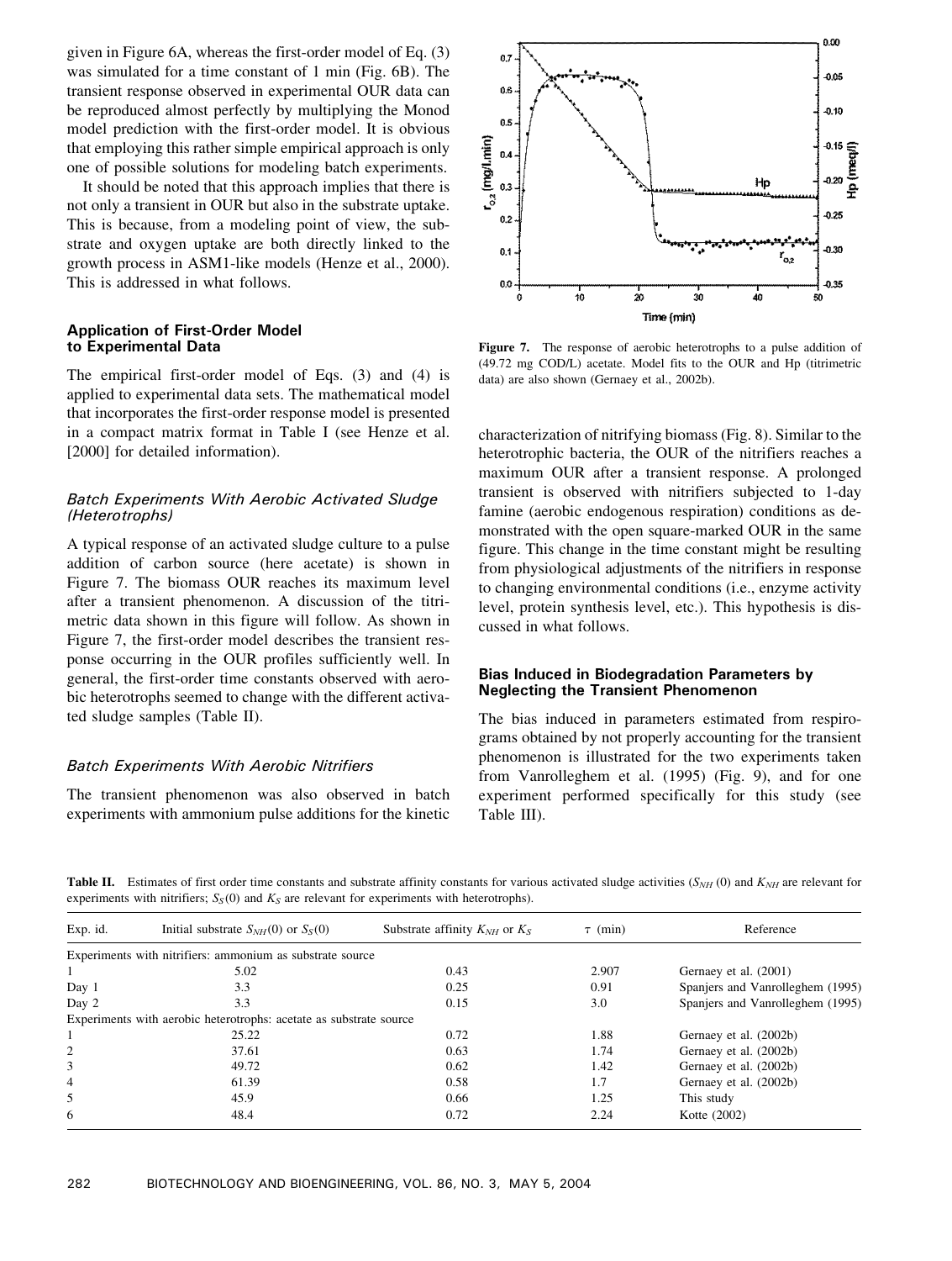

Figure 8. Transient response of nitrifying biomass to a pulse addition of 3.3 mg ammonium in a 1.4-L batch reactor. Filled markers indicate day 1; open markers indicate experiment at day 2; smooth lines indicate simulation results (Spanjers and Vanrolleghem, 1995).

The original experimental data of Vanrolleghem et al. (1995) shown in Figure 9A,C clearly show the transient phenomenon. To be able to model this using Monod kinetics, the investigators cut out the transient period from the original data and used only that part of the data that could be explained by the Monod model (Fig. 9B,D). The original complete data sets were used to compare the parameter estimation results with or without considering the transient period. When considered, the transient period is modeled using the first-order model introduced previously. For the parameter estimation (PE) procedure, it is assumed that no significant growth takes place during the short-term batch experiments and that the initial biomass concentration is fixed to 2000 mg COD/L. Moreover, the initial amount of substrate added is known a priori. Under these assumptions, the identifiable parameter combinations shown in Table III can be estimated using OUR as a measured variable (Dochain and Vanrolleghem, 2001).

The results (Table III, Fig. 9) show that ignoring the transient period leads to a considerable underestimation of the yield coefficient,  $Y_H$ . This is because the identifiable parameter combination,  $(1 - Y_H)S_S(0)$ , changes whether or not the transient period is considered (see Table III). Because the initial amount of substrate addition is known a priori, the error made in the estimate of  $(1 - Y_H)S_S(0)$ propagates directly into the estimate of  $Y_H$ . This result is not surprising because modeling the transient period provides a more accurate calculation of the area under the OUR profile (see Fig. 9). This area is used basically to estimate the  $Y_H$ , as it determines the oxygen consumed for degradation of the substrate.

One could argue that  $Y_H$  could be estimated separately by calculating the area under the measured OUR curve (rather than by fitting a whole model to it). However, by working in this way a bias may be introduced in the other parameters (Dochain and Vanrolleghem, 2001). All parameters should be estimated simultaneously.



Figure 9. OUR profiles obtained from pulse addition of 20 mg COD/L acetate (A,B) and 10 mg COD/L (C,D) to an aerobic activated sludge sample. Model fits are based on an ASM1 model. Deleting the transient responses from the OUR data (B, D) is compared with first-order dynamic modeling of the transient phenomenon (A,C) (data from Vanrolleghem et al., 1995).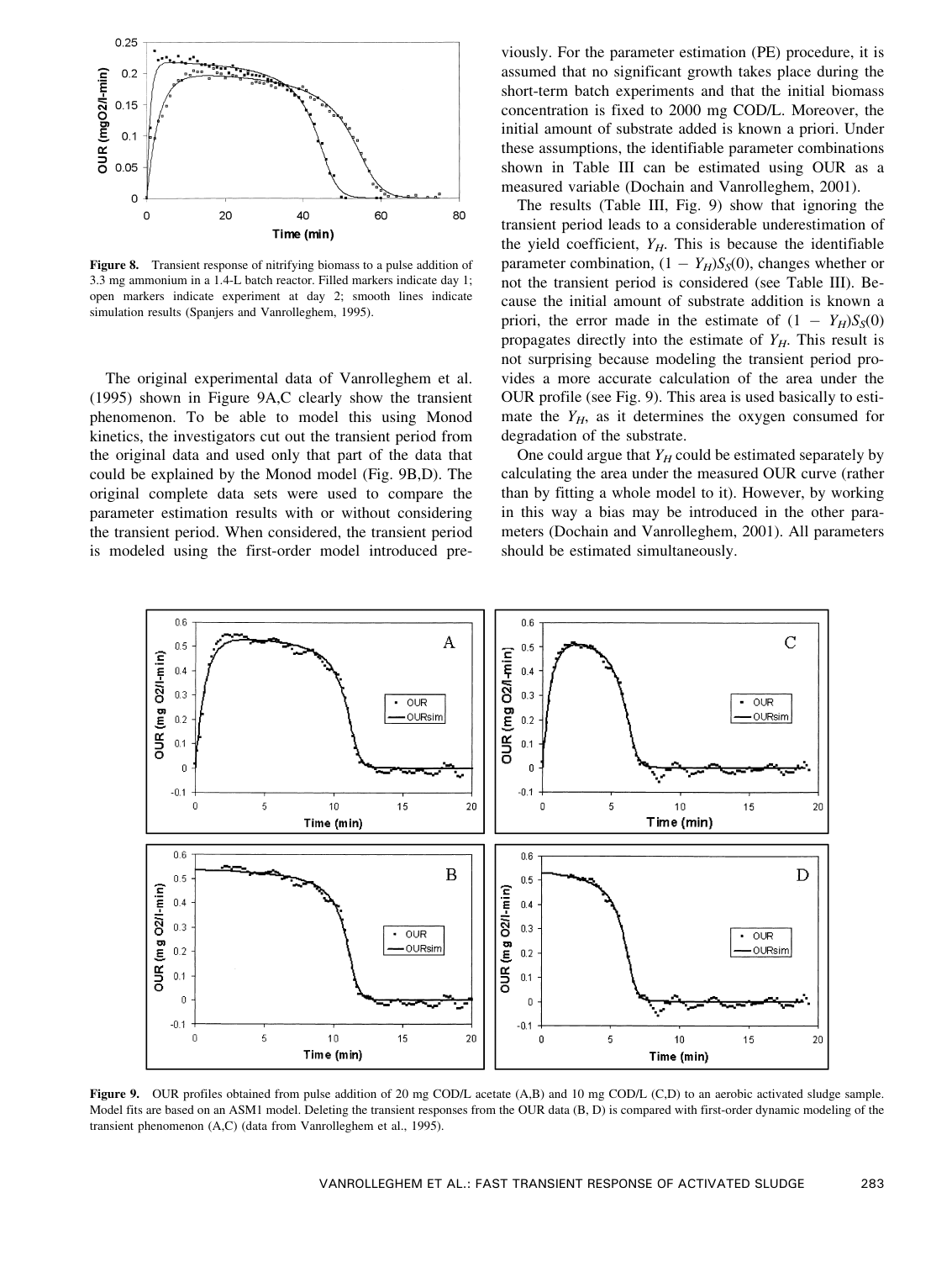Table III. Parameter estimation results with and without considering the transient response.

| PE approach                                      | Duration <sup>b</sup> | $S_S(0)$ | $\frac{1-Y_H}{Y_H}\mu_{\max H}X_H(0)$ | $(1 - Y_H)S_S(0)$ | $(1 - Y_H)K_S(0)$ | $Y_H$           | $\mu_{\max}H$       | $K_S$            |      |
|--------------------------------------------------|-----------------------|----------|---------------------------------------|-------------------|-------------------|-----------------|---------------------|------------------|------|
| Experiment A from Vanrolleghem et al. (1995)     |                       |          |                                       |                   |                   |                 |                     |                  |      |
| Model transient                                  | 12                    | 20       | 0.57                                  | 5.2               | 0.18              | 0.74            | 0.00081             | 0.70             | 0.7  |
| Ignore transient<br>$\varepsilon_R^{\ a}$ $(\%)$ | 12                    | 20       | 0.57                                  | 5.6               | 0.17              | 0.72<br>$-2.78$ | 0.00073<br>$-10.38$ | 0.61<br>$-14.75$ |      |
| Experiment C from Vanrolleghem et al. (1995)     |                       |          |                                       |                   |                   |                 |                     |                  |      |
| Model transient                                  |                       | 10       | 0.58                                  | 2.7               | 0.18              | 0.73            | 0.00078             | 0.67             | 0.61 |
| Ignore transient                                 |                       | 10       | 0.57                                  | 3.0               | 0.17              | 0.70            | 0.00066             | 0.55             |      |
| $\varepsilon_R^{\ a}$ (%)                        |                       |          |                                       |                   |                   | $-4.29$         | $-18.18$            | $-21.82$         |      |
| Experiment from this study                       |                       |          |                                       |                   |                   |                 |                     |                  |      |
| Model transient                                  | 30                    | 45.9     | 0.40                                  | 10.2              | 0.15              | 0.78            | 0.00071             | 0.66             | 1.25 |
| Ignore transient                                 | 30                    | 45.9     | 0.40                                  | 10.6              | 0.13              | 0.77            | 0.00067             | 0.58             |      |
| $\varepsilon_R^{\ a}$ (%)                        |                       |          |                                       |                   |                   | $-1.30$         | $-5.97$             | $-13.79$         |      |

See text for details about the estimation procedure. Units for parameters given in the Nomenclature section.

a Relative error.

<sup>b</sup>Time needed to oxidize the initial amount of carbon source (i.e., duration of OUR due to external carbon source).

An error in the estimate of  $Y_H$  is quite critical because the estimate of  $Y_H$  is used to calculate  $\mu_{\text{max}H}$  and  $K_S$  from their respective parameter combinations (see Table III). The error in the estimate of  $Y_H$  is thus propagated into the estimate of  $\mu_{\text{max}H}$  and  $K_S$ . For instance,  $Y_H$  is underestimated by 2.78% in experiment A (see Table III). As a result, the estimates of  $\mu_{\text{max}H}$  and  $K_s$  are underestimated by 10.38% and 14.75%, respectively. It is significant to stress that the absolute value of the estimate of the identifiable parameter combination,

$$
\frac{1-Y_H}{Y_H}\mu_{\max H}X_H(0)
$$

does not change when ignoring the transient period (see Table III), because the error in  $Y_H$  is compensated by an error in  $\mu_{\text{max}H}$  as mentioned previously. Clearly, it can be concluded that ignoring the transient period in the original OUR data induces a bias in the separate parameter estimation results.

The absolute errors in the parameter estimation results depend on both the initial amount of substrate pulse and on the duration of the transient period (see Table III). Obviously, one could minimize the bias in the parameter estimates by increasing the amount of substrate injected. However, the initial amount of substrate addition in shortterm batch experiments should be limited; that is, a low  $S_0/X_0$  ratio should be applied, to prevent the biomass from significantly altering/adapting its physiological state during the experiment (Chudoba et al., 1992; Grady et al., 1996; Novák et al., 1994). Consequently, performing short-term batch experiments with small substrate additions is the usual practice when aiming at experimental data that should provide representative, so-called ''extant,'' kinetic information to be used later for the calibration of full-scale WWTP models. Having recognized the impact of the transient period on the parameter estimates from short-term batch experiments, it can be inferred that the transient phenomenon may be one

of the reasons contributing to the variability in the kinetic parameter estimates in the literature (Grady et al., 1996).

## **DISCUSSION**

In this general discussion, we answer the following question: To what extent is the transient response observed in the batch OUR profiles related to a biological response or, more particularly, to the substrate metabolism at the cellular level of the activated sludge culture? Glycolysis is used to illustrate the concept. The elucidation of the dynamics of cellular metabolism and its regulation is a challenging field of metabolic engineering (Stephanopoulos and Stafford, 2002) and results obtained in this field are used here to support the substrate metabolism hypothesis.

#### Fundamental Understanding

Carbon source degradation evaluated at the cellular level of heterotrophic bacteria is not a simple and straightforward process, but involves a complex system in which a myriad of enzymes, intermediate metabolites, and metabolic pathways are coordinated and regulated (Kramer and Sprenger, 1991). An illustrative and detailed account of glucosemetabolism was illustrated by Theobald et al. (1997) for the yeast Saccharomyces cerevisiae.

Theobald et al. (1997) measured in vivo dynamics of the metabolites produced from glucose metabolism by S. cerevisiae after pulse addition of glucose to a steady-state culture of S. cerevisiae (shown in the Fig. 7 of Theobald et al. [1997]).

A very dynamic change in the intracellular metabolite concentrations can be observed upon pulse glucose addition.The time constant of the dynamic response in the intracellular metabolites to this pulse varies as the carbon (glucose) flux moves downward into the central metabolic pathway shown in Figure 1 of Theobald et al. (1997). For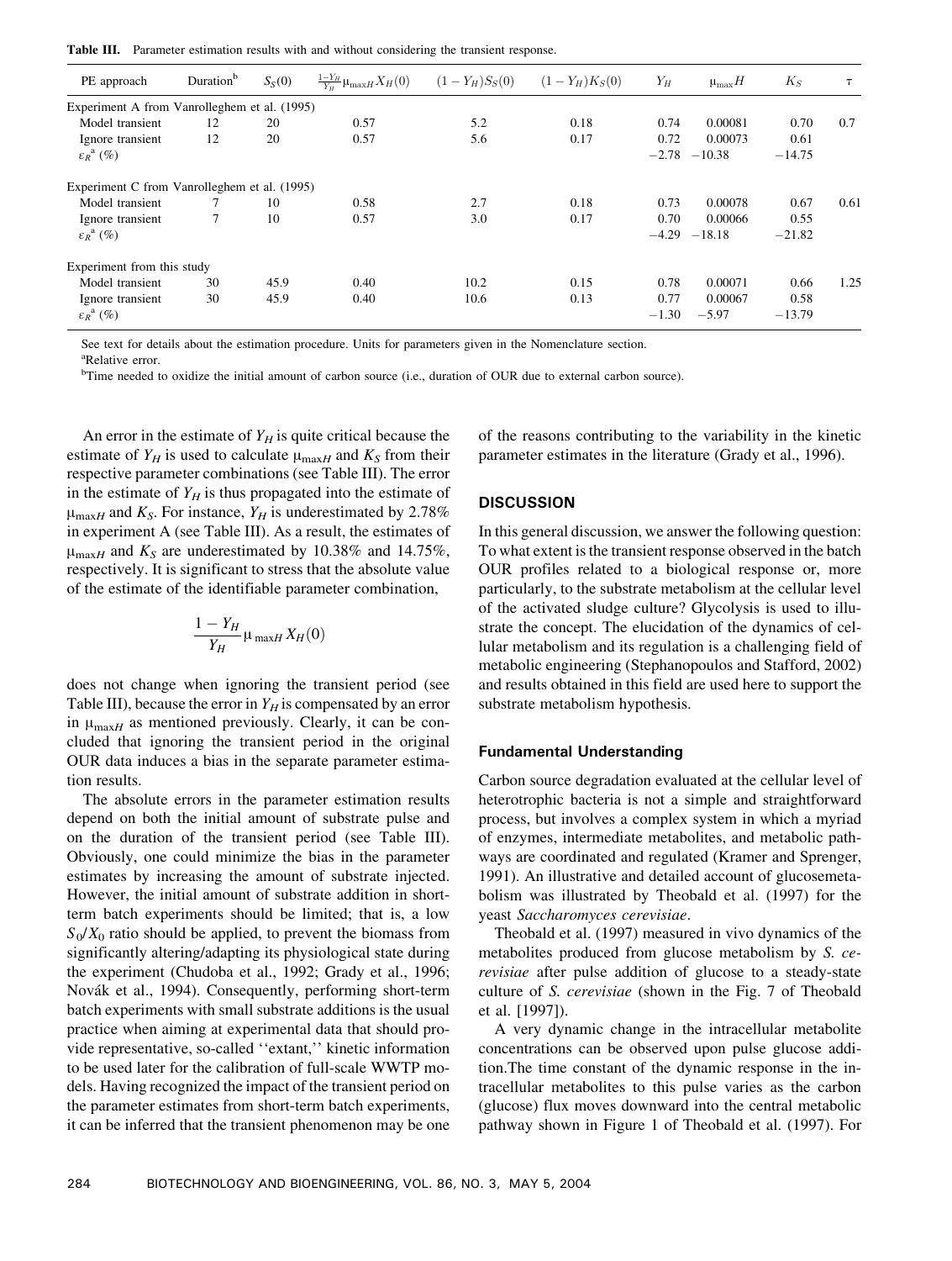example, the time constant of the dynamic response observed in the glucose-6-phosphate (G6P) concentration is around 5 s, whereas the time constant of the dynamic response observed in the glyceraldehydes-3-phosphate (GAP) concentration, which is situated in the middle of the glycolysis pathway, is already around 30 s. It is important to note here that the respiration rate measurements (OUR) take place at the end of the catabolic pathway. That means that the time constant of the respiration response would be expected to be even higher.

Quite recently, in a dynamic metabolic modeling study of Escherichia coli (Chassagnole et al., 2002), it was shown that the time constants of the numerous steps involved in the metabolic network of the central carbon metabolism of E. coli vary between 29 ms and 85 s. It can be inferred from the time constants identified for central carbon metabolism that delays in the substrate metabolism might be the underlying mechanism of the transient phenomenon observed in the OUR measurements.

The substrate metabolism hypothesis is demonstrated schematically in Figure 10. Pulse addition of the substrate is the input to the system and the OUR measurements can be considered the measurements of the output (i.e., the pulse response of the system). In this case, the resulting transient

phenomenon observed in the OUR measurements is dependent on the characteristic time of the system, which is the entire metabolic network of the cell. The left-hand side of Figure 10 illustrates the substrate metabolism and its regulation to fine-tune the substrate flux through the different metabolic pathways, which is determined essentially by the physiological state of the cell. For example, if the cell is exposed to feast and famine conditions then the cell will probably optimize the storage and growth processes to gain a selective advantage in famine conditions (Daigger and Grady, 1982; van Loosdrecht and Heijnen, 2002).

## Input/Output Behavior: Substrate Uptake Rate/OUR Measurements in Batch Experiments With Aerobic Carbon Source Degradation

In aerobic batch experiments with acetate, the substrate uptake rate can be monitored indirectly using the titrimetric methodology of Gernaey et al. (2002a). This titrimetric methodology for substrate uptake monitoring is based on the fact that, at pH 7 to 8, the acetate is present in dissociated form. Consequently, because it is the undissociated form that is taken up, every millimole of acetate consumed removes approximately 1 mmol of protons from the medium. This



Figure 10. An illustrative description of the substrate metabolism hypothesis for the activated sludge mixed culture.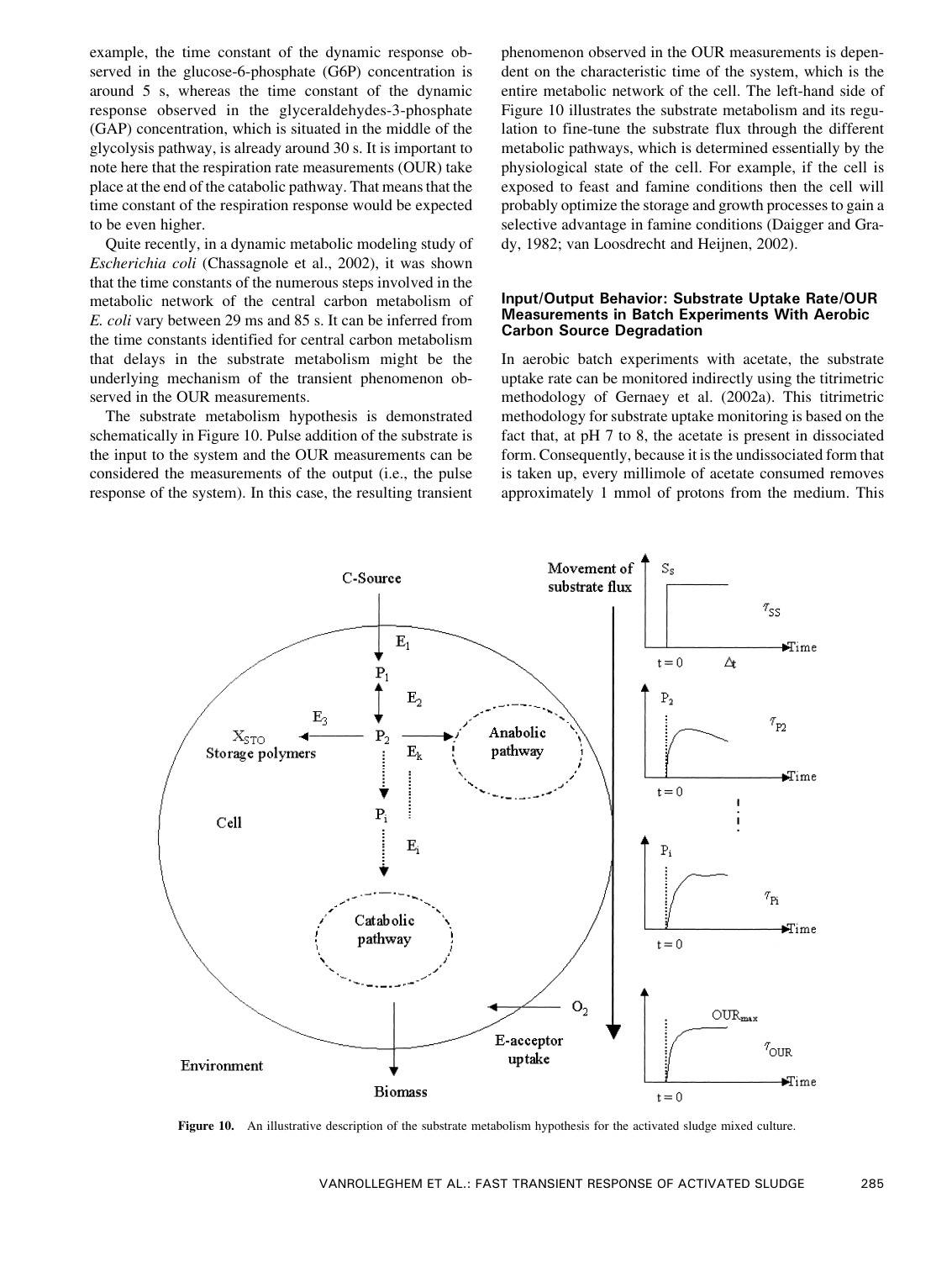proton consumption is compensated by acid addition in the experimental set-up, and this addition is recorded during the experiment. For a detailed explanation of this titrimetric methodology, the reader is referred to Gernaey et al. (2002a).

Table IV summarizes the range of time constants for the transient phenomenon observed in OUR and Hp measurements, and the corresponding references to the publications with the experimental data. In general, it is observed in aerobic experiments that the acetate uptake after a pulse addition is a very fast process with hardly any detectable transient phenomenon (see Fig. 7)—that is, with a very small time constant (0.12-min average in Table IV). The OUR data result from a slower process and therefore exhibit a clear initial transient phenomenon, characterized by a longer time constant (1.74-min average in Table IV).

A result of the difference between titrimetric and OUR data in experiments with acetate are the differences in estimated biomass Monod substrate affinity constants. The sharp bending point at the end of the substrate degradation process observed in the Hp data results in very low substrate affinity constants being estimated from Hp data (Fig. 7). The average  $K_S$  estimate was 0.25 mg COD/L. For comparison, the OUR data resulted in an average  $K<sub>S</sub>$  estimate of 0.68 mg COD/L. These results mean that the substrate uptake process suddenly stops (according to high affinity-transport enzyme kinetics) when the substrate is exhausted from the medium, whereas the OUR only slows down at a slower pace after substrate is depleted due to the intracellularly accumulated intermediates that can still be oxidized.

# Input/Output Behavior: Batch Experiments With Anoxic Acetate Degradation

Anoxic respiration of activated sludge as measured by the titrimetric method proposed elsewhere (Petersen et al., 2002; Sin et al., 2003) is shown in Figure 11. The titrimetric data in this experiment are assumed to be the combined effect of four processes influencing the proton concentration of the medium. These processes, explained in detail by Petersen et al. (2002) and Sin et al. (2003), are: substrate (carbon source) uptake (proton consumption effect); nitrate uptake as electron acceptor (proton consumption effect);  $CO<sub>2</sub>$  produc-



Figure 11. Consecutive addition of two acetate pulses to an anoxic batch reactor. The first acetate pulse (23.5 mg COD/L) was given to the reactor at  $3.4$  min, SNO $3(0) = 12.5$  mg N/L. The second acetate pulse (46.7 mg COD/L) was injected to the anoxic reactor at 61.4 min, SNO3(0) = 8.6 mg N/L.

tion due to biomass respiration (proton production effect); and ammonia uptake for growth (proton production effect). Anoxic oxidation of acetate typically results in acid addition for pH control during titrimetric experiments, indicating a consumption of protons from the medium. The analysis by Petersen et al. (2002) shows that the proton consumption is basically due to rapid uptake of acetate as carbon source and nitrate uptake as electron acceptor. Once the acetate is removed from the medium, which took about 28 min in this experiment, the acid addition decreases drastically to a background rate determined by the pH effects of endogenous processes. For the first pulse addition of acetate (23.5 mg COD/L), acid addition starts early to keep the pH of the medium constant, following a transient period with a time constant of 0.47 min (see Fig. 11). For the second pulse addition of acetate (46.7 mg COD/L), the transient response phenomenon is repeated with a time constant of 0.42 min.

The time constants observed on titrimetric data with anoxic acetate oxidation are three times (on average) higher than the values for aerobic acetate oxidation. This difference might be caused by the difference in the metabolism of acetate under aerobic and anoxic conditions. More probably, the titrimetric data under anoxic conditions are also influenced by nitrate uptake, which is not the case for the aerobic conditions where oxygen uptake has no pH effect on

Table IV. Estimates of first order time constants and substrate affinity constants for aerobic activated sludge in various experiments with acetate addition as carbon source.

| Exp. no.       | $S_S(0)$ (mg COD/L) | $\tau_{HP}$ (min) | $\tau_{\text{OUR}}$ (min) | $K_{S~HP}$ (mg COD/L) | $K_{S-OLR}$ (mg COD/L) | Reference              |
|----------------|---------------------|-------------------|---------------------------|-----------------------|------------------------|------------------------|
|                | 25.22               | 0.18              | 1.88                      | 0.3                   | 0.72                   | Gernaey et al. (2002b) |
| 2              | 37.61               | 0.1               | 1.74                      | 0.1                   | 0.63                   | Gernaey et al. (2002b) |
| 3              | 49.72               | 0.1               | 1.42                      | 0.1                   | 0.62                   | Gernaey et al. (2002b) |
| $\overline{4}$ | 61.39               | 0.1               | 1.7                       | 0.6                   | 0.58                   | Gernaey et al. (2002b) |
| 5              | 72.49               | 0.13              | 1.95                      | 0.17                  | 0.71                   | Gernaey et al. (2002b) |
| 6              | 45.9                |                   | 1.25                      |                       | 0.66                   | This study             |
|                | 48.4                |                   | 2.24                      |                       | 0.72                   | Kotte (2002)           |
| Average        |                     | 0.12              | 1.74                      | 0.25                  | 0.68                   |                        |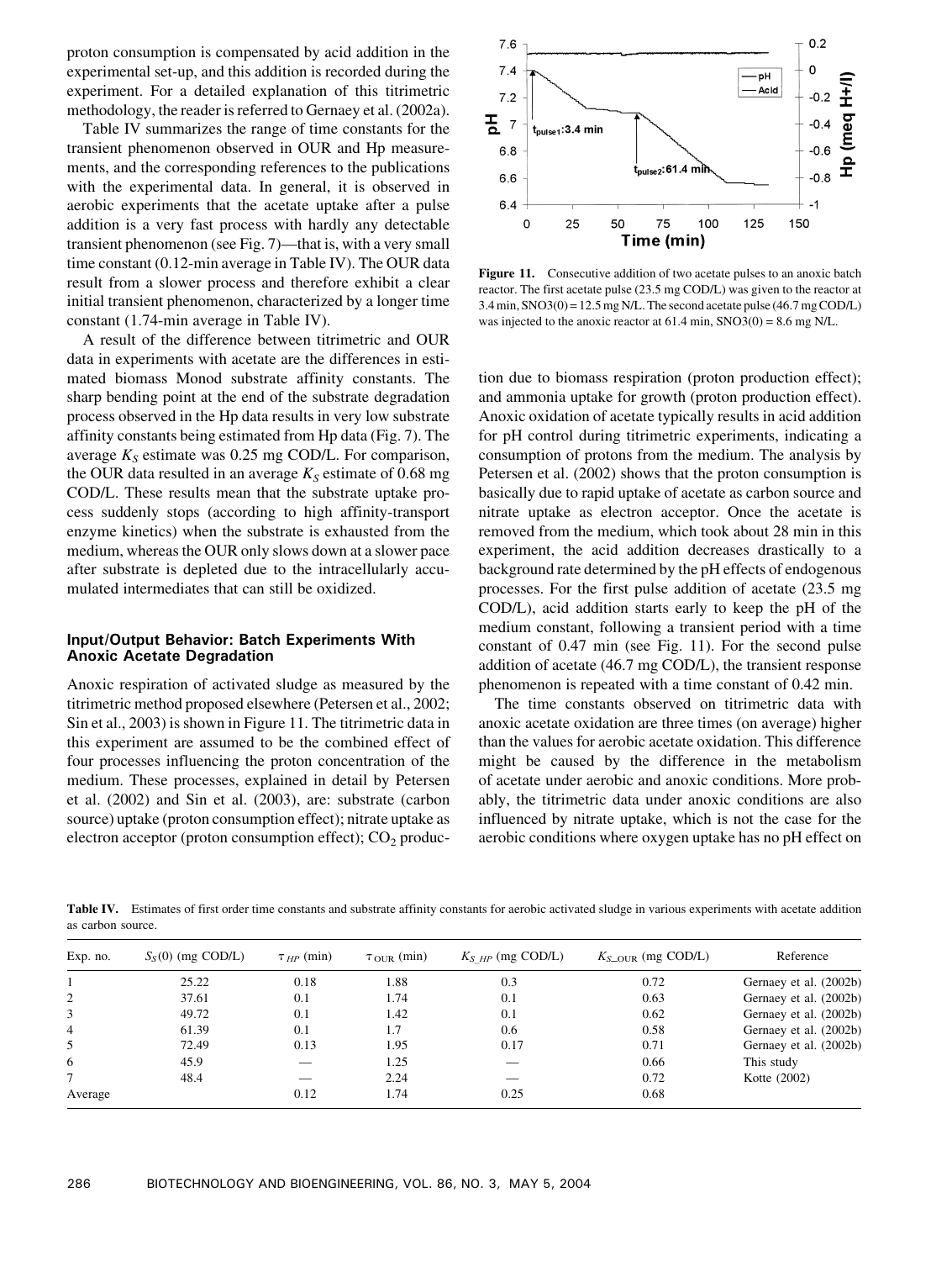the titrimetric data. As a result, the titrimetric data under anoxic conditions will reflect lumped dynamics of two processes: (1) acetate uptake determined by the very fast substrate uptake kinetics; and (2) nitrate (electron-acceptor) uptake driven mainly by the growth kinetics.

In summary, the experimental observations with (aerobic and anoxic) activated sludge activities provide additional support for the aforementioned substrate metabolism hypothesis. Regarding aerobic acetate oxidation, the time constant of the substrate uptake process, which is monitored by the titrimetric data, is on the order of 0.1 min, with a very high substrate affinity ( $K<sub>S</sub> = 0.25$  mg COD/L), indicating that substrate uptake is a rapid process with fast dynamics. On the other hand, the time constant obtained from the OUR data is on the order of 1.75 min, with a relatively lower estimated substrate affinity ( $K_S = 0.68$  mg COD/L), indicating that the OUR has comparatively slower dynamics. In their experimental studies, van Loosdrecht and Heijnen (2002) observed that the substrate uptake process is a very fast process compared with the growth process.

These experimental data fit very well with the hypothesis formulated in Figure 10. The substrate uptake as a starting point in the metabolic network of the cell has fast dynamics and does not depend on preceding reactions (Chassagnole et al., 2002). Moving down the chain of metabolic reactions, some time passes until the electrons of the substrate finally reach the oxygen (or nitrate) reduction sites situated at the end of the metabolic network. As a result, a dynamic transient response occurs in the uptake of oxygen from the surrounding environment, which can be observed from the OUR data. It can be expected that the dynamics determining the transient phenomenon will depend on the structure of the metabolic network, which is also determined by the physiological state of the culture. In this regard, this might explain the change in the time constant of the nitrifiers when having a different culture history (see Fig. 8 and Table II).

It is obvious that modeling the transient phenomenon occurring in batch experiments should be possible with mechanistic dynamic metabolic network models (e.g., Chassagnole et al., 2002). However, such an approach is an extremely complex solution, which in the case of activated sludge mixed cultures is hardly applicable. However, the formulated hypothesis helps to understand the observed phenomenon from a mechanistic point of view.

The approach adopted here—that is, a simple empirical first-order process—works well to describe the batch experimental results and allows one to obtain good biokinetic parameters despite the transient phenomenon. Moreover, it allows for the study of differences in observed time constants (e.g., difference in the time constants of the substrate uptake versus oxygen uptake; effect of famine state on the time constants for the nitrifiers), which led us to the metabolic hypothesis just presented.

If we want to adopt this first-order approach to situations other than those encountered in a batch experiment, a mathematical formulation other than the one in Eqs. (3) and (4) will be required. A very natural approach would be to

introduce an additional state variable; for example, the intracellular substrate that is linked to the external substrate via a first-order differential equation. This would also allow for decoupling of substrate uptake from the growth process. However, when such approach is adopted, considerable problems surface when confronting substrate uptake data and oxygen uptake data for complete batch experiments (results not shown). Further research is currently ongoing to find a simple mathematical description of the observations that would also work under fast-alternating conditions other than batch experiments (e.g., the example given in Fig. 12, where substrate addition took place both at  $t = 0$  min and  $t =$ 11.6 min).

# Significance of Modeling Transient Phenomenon for Activated Sludge Processes

One may wonder whether the observed discrepancy between model and experimental data has any practical importance. First, explicitly accounting for the transient phenomenon in the data interpretation is important to achieve correct interpretation of the experimental data; that is, it will result in more realistic model parameter estimates, as illustrated in Table III. It was shown that if the transient period is not taken into account, erroneous biomass yield values would result from short-term batch experiments. Moreover, an error in the yield coefficient is amplified into the estimates of the maximum specific growth rate and the substrate affinity constant, with error rates as high as 18% and 22%, respectively (see Table III).

When approximating the observed transient phenomenon by a first-order model, the time constant of the transient phenomenon is typically on the order of minutes. Thus, such transient phenomena cannot be ignored for many types of full-scale WWTPs, where the biomass is exposed to fast alterations in substrate and electron-acceptor concentrations. In this respect, the similarities between batch substrate degradation experiments and full-scale plug-flow WWTP



Figure 12. Repeatability of the transient phenomenon in response to pulse additions of acetate during a batch degradation experiment. The first pulse is 20 mg COD/L, and the second pulse is 4 mg COD/L (Dochain and Vanrolleghem, 2001).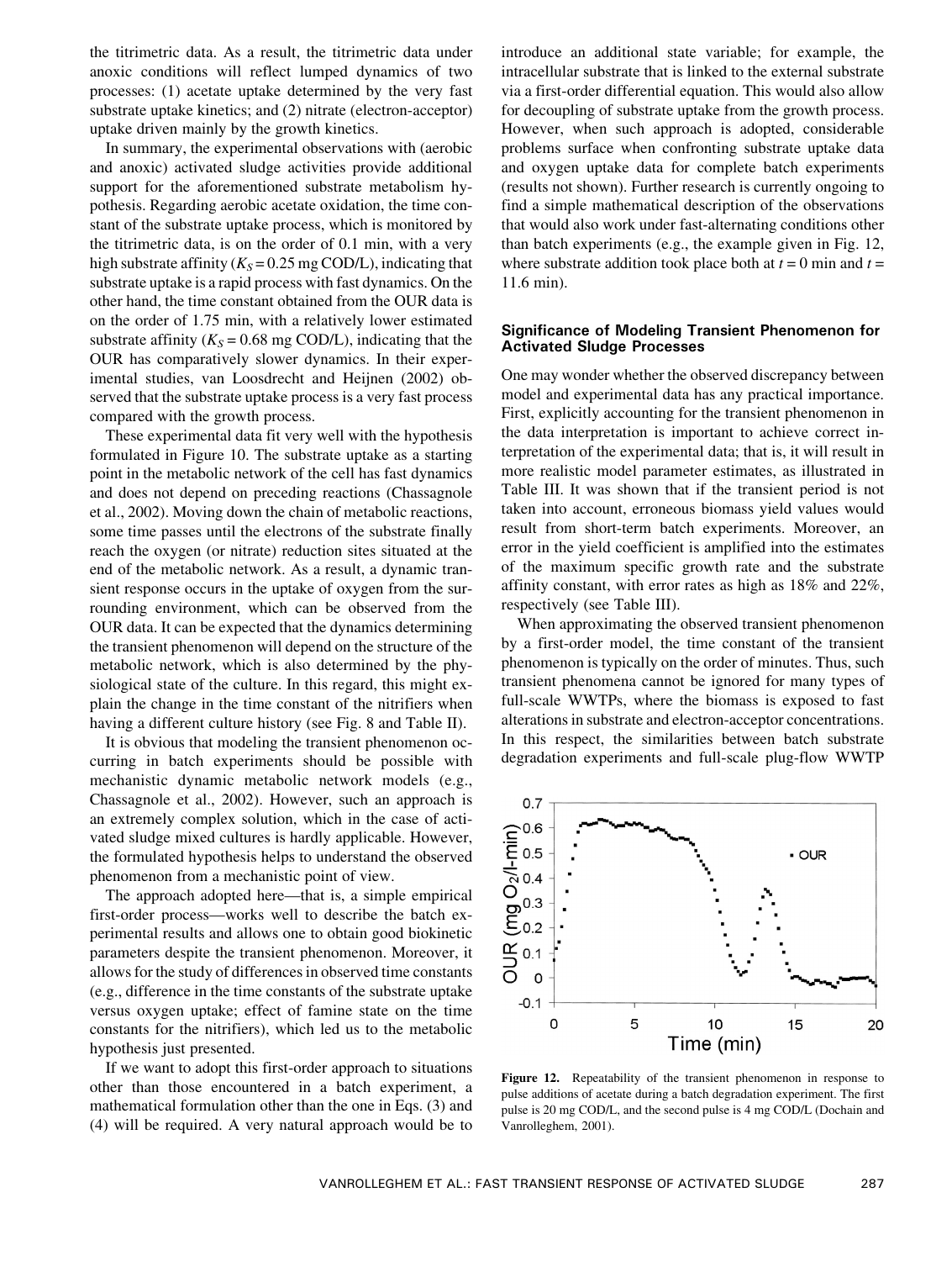behavior should be considered. In both systems, rapid biomass activity changes occur. In the batch experiment, biomass activity will quickly change after batch substrate addition (see Fig. 2). Once all substrate is consumed, the measured OUR quickly decreases to zero, and the biomass resumes its endogenous state. In many full-scale plug-flowlike activated sludge systems, such as oxidation ditches (Metcalf and Eddy, 1991) or Orbal WWTPs (Daigger and Littleton, 2000), the activated sludge is cycled around a circular reactor, thereby passing the influent feeding point every 5 to 15 min, depending on configuration and operating parameters. During each cycle, the biomass can undergo aerobic, anoxic, and anaerobic conditions. Thus, in these full-scale systems, the activated sludge is subject to batchlike conditions similar to pulse substrate additions every time it passes the influent feeding point.

Rapidly changing conditions similar to those induced by a pulse substrate addition also take place in fast-alternating systems; for example:

(a) They occur in sequencing batch reactors (SBRs) (Demuynck et al., 1994) or standard activated sludge treatment plants (Wouters-Wasiak et al., 1994) with high-frequency intermittent aeration cycles or alternating aeration plants, such as Biodenitro/Biodenipho systems (Bundgaard et al., 1989).

(b) They occur in plug-flow-type pre-denitrification systems (Wentzel et al., 1992) with short anoxic residence times, particularly when considering the singlepass hydraulic retention time in the reactor; that is, the ratio of the volume of the reactor to the total inflow to the reactor (influent plus recycle plus internal recirculation flows).

(c) Plug-flow-type selectors, usually situated in front of the main aeration tanks (plug-flow and/or carousel) to enhance biological phosphorus removal and prevent sludge bulking, have a short hydraulic retention time (e.g., in the order of 10 to 25 min as reported in Meijer et al., 2002), which implies even shorter single-pass biomass residence times on the order of minutes (Vanrolleghem et al., 2003).

(d) They occur in oxidation ditch systems with short phases, such as Orbal plants (Daigger and Littleton, 2000) and carousel plants (Meijer et al., 2002; Vanrolleghem et al., 2003), where circulation times are also on the order of minutes.

In many types of biological WWTPs, the transient phenomenon can therefore be expected to occur and it will be an inherent characteristic of the biomass activity influencing the process every time the biomass is exposed to feast (feed) conditions. This is further illustrated in Figure 12, where substrate addition took place both at  $t =$ 0 min and  $t = 11.6$  min. In both cases the transient phenomenon is clearly observed. Therefore, proper understanding and modeling of the transient phenomenon can contribute to improved full-scale WWTP modeling. Inclusion of the transient behavior in full-scale models requires extension of the first-order model [Eq. (3)], which is applicable only to batch reactors to continuous systems. Preliminary investigations (not shown) have indicated that development of such a continuous model is not straightforward, and it is the subject of ongoing research. It is important to mention already, however, is that it requires a description of at least three processes—that is, substrate uptake, metabolism in the metabolic network (as a first-order [or higher] system) and growth—instead of just the single process (i.e., growth) of ASM1 (Henze et al., 2000).

# **CONCLUSIONS**

The underlying mechanisms of the transient phenomenon often observed in the experimental data (e.g., OUR) obtained from short-term batch assays with activated sludge following a pulse substrate addition was investigated in detail in this study. The detailed analysis of the dynamics of the experimental set-up only partially explains the observed transient phenomenon. Among the hypotheses proposed it appears that the transient response of activated sludge after a pulse substrate addition most likely results from the metabolism of the substrate.

It was shown that the transient phenomenon can be described by a first-order model. It was demonstrated that an erroneous estimate of the biomass yield is obtained if the transient period is not taken into account during modelbased parameter estimation. This error is propagated (and amplified) into the estimates of the maximum specific growth rate and the substrate affinity constant.

The first-order time constant of the transient phenomenon observed in the experimental data shows that the substrate uptake process has a faster response (0.12 min, on average) compared with the oxygen uptake dynamics (1.74 min, on average), which basically reflects the dynamics of the overall substrate degradation process in the model. These results suggest that the substrate uptake processes should be decoupled from the growth processes in future activated sludge WWTP models.

By properly taking this transient phenomenon into account we can expect to yield better understanding and modeling of fast-alternating biological systems such as Orbal, carousel-type treatment, or other fast-alternating plants, but a complete analysis of its impact is beyond the scope of the present study.

## **NOMENCLATURE**

| ASM  | activated sludge model                          |
|------|-------------------------------------------------|
| ASM1 | activated sludge model number 1                 |
| AUR  | ammonium uptake rate (mg $NH_4-N/L \cdot min$ ) |
| COD  | chemical oxygen demand (mg COD/L)               |
| DO   | dissolved oxygen (mg $O_2/L$ )                  |
| E    | output of the DO electrode (mg $O_2/L$ )        |
| Hp   | proton concentration in mixed liquor (mEq/L)    |
| HpR  | proton production rate (mEq/L·min)              |
|      |                                                 |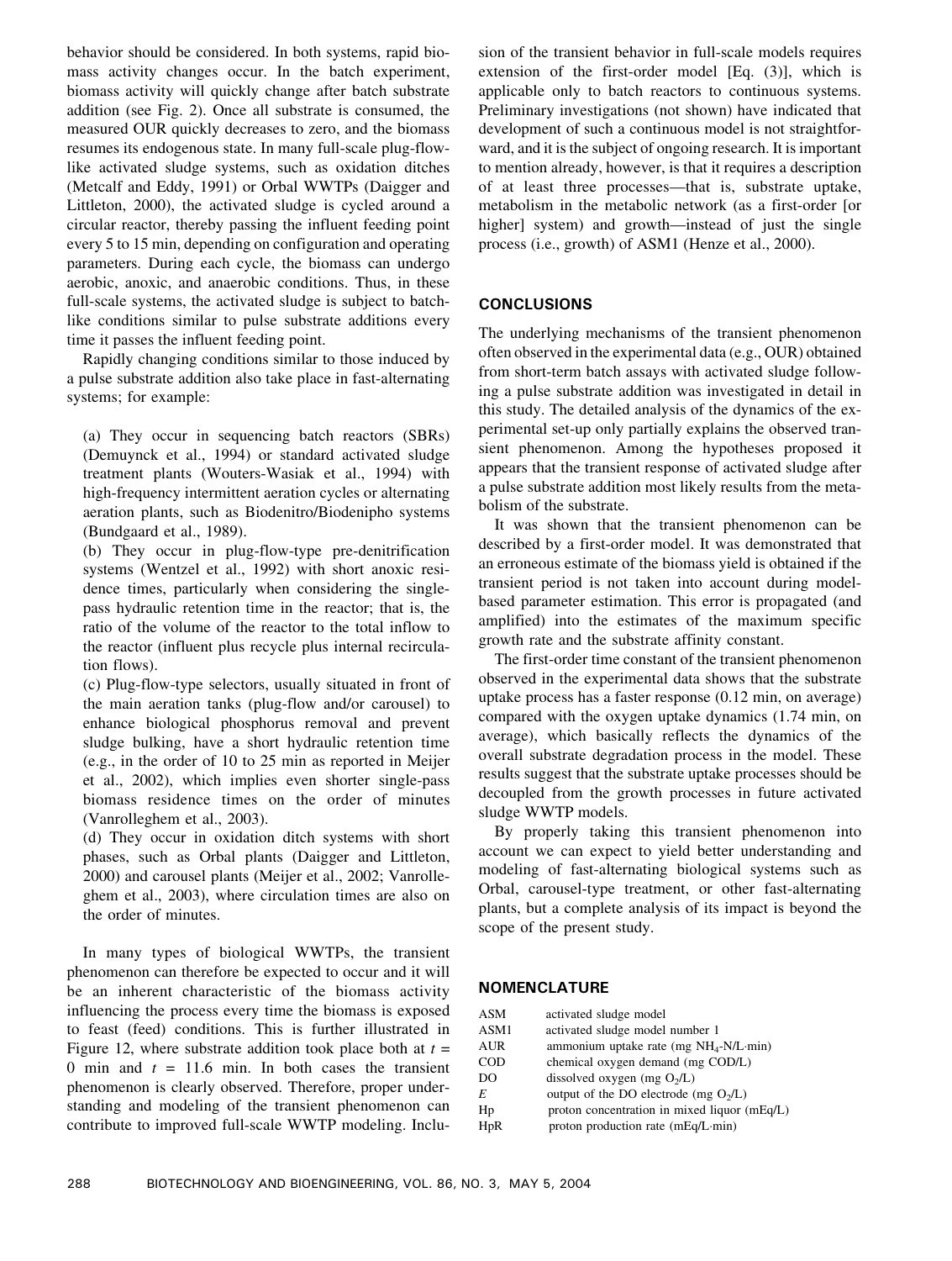| $i_{XB}$            | nitrogen content of biomass (mg N/mg COD)                          |
|---------------------|--------------------------------------------------------------------|
| $K_{NH}$            | affinity coefficient of autotrophs for ammonium nitrogen           |
|                     | $(mg NH_4-N/L)$                                                    |
| $K_{S}$             | heterotrophic substrate affinity coefficient (mg COD/L)            |
| $K_{S\_HP}$         | $K_S$ estimate based on Hp data (mg COD/L)                         |
| $K_S$ our           | $K_S$ estimate based on OUR data (mg COD/L)                        |
| m                   | degree of mixing                                                   |
| $NH_4^+$ -N         | ammonium nitrogen (mg NH <sub>4</sub> -N/L)                        |
| <b>NUR</b>          | nitrate uptake rate (mg $NO_3$ -N/L·min)                           |
| <b>OUR</b>          | oxygen uptake rate (mg O <sub>2</sub> /L·min)                      |
|                     | oxygen uptake rate (mg $O_2/L$ ·min)                               |
| $r_{\rm O,}$        |                                                                    |
| $S_{NH}(0)$         | initial ammonium concentration (mg N/L)                            |
| $S_{NH}$            | ammonium concentration (mg N/L)                                    |
| $S_{NO_3}(0)$       | initial nitrate concentration (mg N/L)                             |
| SRT                 | sludge retention time                                              |
| $S_S(0)$            | initial readily biodegradable substrate concentration (mg          |
|                     | COD/L)                                                             |
| $S_O$               | actual DO concentration in the reactor (mg $O_2/L$ )               |
| $S_{S}$             | readily biodegradable substrate concentration (mg COD/L)           |
| s(t)                | concentration of tracer at time t                                  |
| $S_{0}$             | initial concentration of tracer                                    |
| $S_{\infty}$        | concentration of tracer as $t \rightarrow \infty$                  |
| $S_0/X_0$           | initial substrate to biomass ratio (mg COD/mg COD)                 |
| $t_{\text{pulse}}$  | time of pulse addition of substrate (min)                          |
| $t_m$               | mixing time (min)                                                  |
| <b>Trans</b>        | first-order dynamic transient term (-)                             |
| <b>WWTP</b>         | wastewater treatment plant                                         |
| $Y_A$               | autotrophic yield coefficient (mg COD/mg NH <sub>4</sub> -N)       |
| $Y_H$               | heterotrophic yield coefficient (mg COD/mg COD)                    |
| $X_A$               | autotrophic biomass concentration (mg COD/L)                       |
| $X_H$               | heterotrophic biomass concentration (mg COD/L)                     |
| $\varepsilon_R$     | relative error (%)                                                 |
| μ                   | specific growth rate for heterotrophic biomass $(\text{min}^{-1})$ |
| $\mu_{\text{max}H}$ | maximum specific growth rate for heterotrophic biomass             |
|                     | $(min^{-1})$                                                       |
|                     | maximum specific growth rate for autotrophic biomass               |
| $\mu_{\text{max}A}$ | $(min^{-1})$                                                       |
|                     | observed specific growth rate for heterotrophic biomass            |
| $\mu_{obs}$         | $(min^{-1})$                                                       |
|                     |                                                                    |
| т                   | first-order time constant (min)                                    |
| $T_A$               | first-order time constant observed in autotrophic activity         |
|                     | (min)                                                              |
| $\tau$ <sub>H</sub> | first-order time constant observed in heterotrophic activity       |
|                     | (min)                                                              |
| $T$ HP              | first-order time constant estimated based on Hp data (min)         |
| $\tau_{\text{OUR}}$ | first-order time constant estimated based on OUR data (min)        |

The constructive comments by all three reviewers of this manuscript are very much appreciated.

## References

- Bundgaard E, Andersen K, Petersen G. 1989. Bio-Denitro and Bio-Denipho systems—experiences and advanced model development: The Danish systems for biological N and P removal. Water Sci Technol 21: 1727 – 1730.
- Chassagnole C, Noisommit-Rizzi N, Schmid JW, Mauch K, Reuss M. 2002. Dynamic modelling of the central carbon metabolism of Escherichia coli. Biotechnol Bioeng 79:53 – 73.
- Chudoba P, Capdeville B, Chudoba J. 1992. Explanation of biological meaning of the S0/X0 ratio in batch cultivation Water Sci Technol 26:743 – 751.
- Daigger GT, Grady CPL Jr. 1982. The dynamics of microbial growth on soluble substrates. Wat Res 16:365 – 382.
- Daigger GT, Littleton HX. 2000. Characterization of simultaneous nutrient removal in staged, closed-loop bioreactors. Water Environ Res 72:  $330 - 339.$
- Demuynck C, Vanrolleghem PA, Mingneau C, Liessens J, Verstraete W. 1994. NDBEPR process optimization in SBRs: Reduction of external carbon source and oxygen supply. Wat Sci Technol 30:169 – 179.
- De Schryver T. 1992. On-line schatting van de zuurstofoverdrachts-en zuurstofopnamesnelheidskarakteristieken met de RODTOX-biosensor. Engineer's thesis, Faculty of Agricultural Sciences. Ghent University, Belgium. p 99.
- Dochain D, Vanrolleghem PA. 2001. Dynamical modelling and estimation in wastewater treatment processes. London: IWA.
- Ficara E, Musumeci A, Rozzi A. 2000. Comparison and combination of titrimetric and respirometric techniques to estimate the nitrification kinetics parameters. Water SA 26:217 – 224.
- Gernaey K, Petersen B, Nopens I, Comeau Y, Vanrolleghem PA. 2002a. Modelling aerobic carbon source degradation processes using titrimetric data and combined respirometric –titrimetric data: Experimental data and model structure. Biotechnol Bioeng 79:741 – 753.
- Gernaey K, Petersen B, Dochain D, Vanrolleghem PA. 2002b. Modelling aerobic carbon source degradation processes using titrimetric data and combined respirometric-titrimetric data: Structural and practical identifiability. Biotechnol Bioeng 79:754 – 769.
- Gernaey K, Petersen B, Ottoy J-P, Vanrolleghem PA. 2001. Activated sludge monitoring with combined respirometric-titrimetric measurements. Wat Res 35:1280-1294.
- Grady CPL Jr, Smets BF, Barbeau DS. 1996. Variability in kinetic parameter estimates: A review of possible causes and a proposed terminology. Wat Res 30:742 – 748.
- Guisasola A, Baeza JA, Carrera J, Casas C, Lafuente J. 2004. An off-line respirometric procedure to determine inhibition and toxicity of biodegradable compounds in biomass from an industrial, WWTP. Wat Sci Technol 48:267 – 275.
- Henze M, Gujer W, Mino T, van Loosdrecht MCM. 2000. Activated sludge models: ASM1, ASM2, ASM2d and ASM3. Scientific and technical report No. 9. London: IWA.
- Kong Z, Vanrolleghem PA, Willems P, Verstraete W. 1996. Simultaneous determination of inhibition kinetics of carbon oxidation and nitrification with a respirometer. Wat Res 30:825 – 836.
- Kramer R, Sprenger G. 1991. Metabolism. In: Rehm H-J, Reed G, editors. Biotechnology: Biotechnological fundamentals, 2nd ed. Vol. 2. Stuttgart: VCH. p 50-90.
- Kotte K. 2002. Reducing uncertainty of activated sludge model (ASM) parameters. Engineer's thesis, University of Gent, Gent, Belgium.
- Lee YH, Tsao GT. 1979. Dissolved oxygen electrodes. Adv Biochem Eng  $13:35 - 86.$
- Li D, Ganczarczyk J. 1992. Advective transport in activated sludge flocs. Wat Environ Res 64:236 – 240.
- Metcalf & Eddy. 1991. Wastewater engineering: Treatment, disposal and reuse, 3rd ed., revised. New York: McGraw-Hill.
- Meijer SCF, van der Spoel H, Susanti S, Heijnen JJ, van Loosdrecht MCM. 2002. Error diagnostics and data reconciliation for activated sludge modelling using mass balances. Wat Sci Technol 45:145 – 156.
- Nielsen J, Villadsen J, Lidén G. 2003. Bioreaction engineering principles, 2nd ed. Dordrecht, The Netherlands: Kluwer/Plenum.
- Ning Z, Patry GG, Spanjers H. 2000. Identification and quantification of nitrogen nutrient deficiency in the activated sludge process using respirometry. Wat Res 34:3345 – 3354.
- Novák L, Larrea L, Wanner J. 1994. Estimation of maximum specific growth rate of heterotrophic and autotrophic biomass: A combined technique of mathematical modelling and batch cultivations. Wat Sci Technol 30:171 – 180.
- Orhon D, Yildiz G, Cokgor EU, Sozen S. 1995. Respirometric evaluation of the biodegradation of confectionary wastewaters. Wat Sci Technol  $32:11 - 19.$
- Petersen B, Gernaey K, Vanrolleghem PA. 2002. Anoxic activated sludge monitoring with combined nitrate and titrimetric measurements. Wat Sci Technol 45:181 – 190.
- Petersen B, Gernaey K, Henze M, Vanrolleghem PA. 2003. Calibration of activated sludge models: A critical review of experimental designs. In: Agathos SN, Reineke W, editors. Biotechnology for the environment: